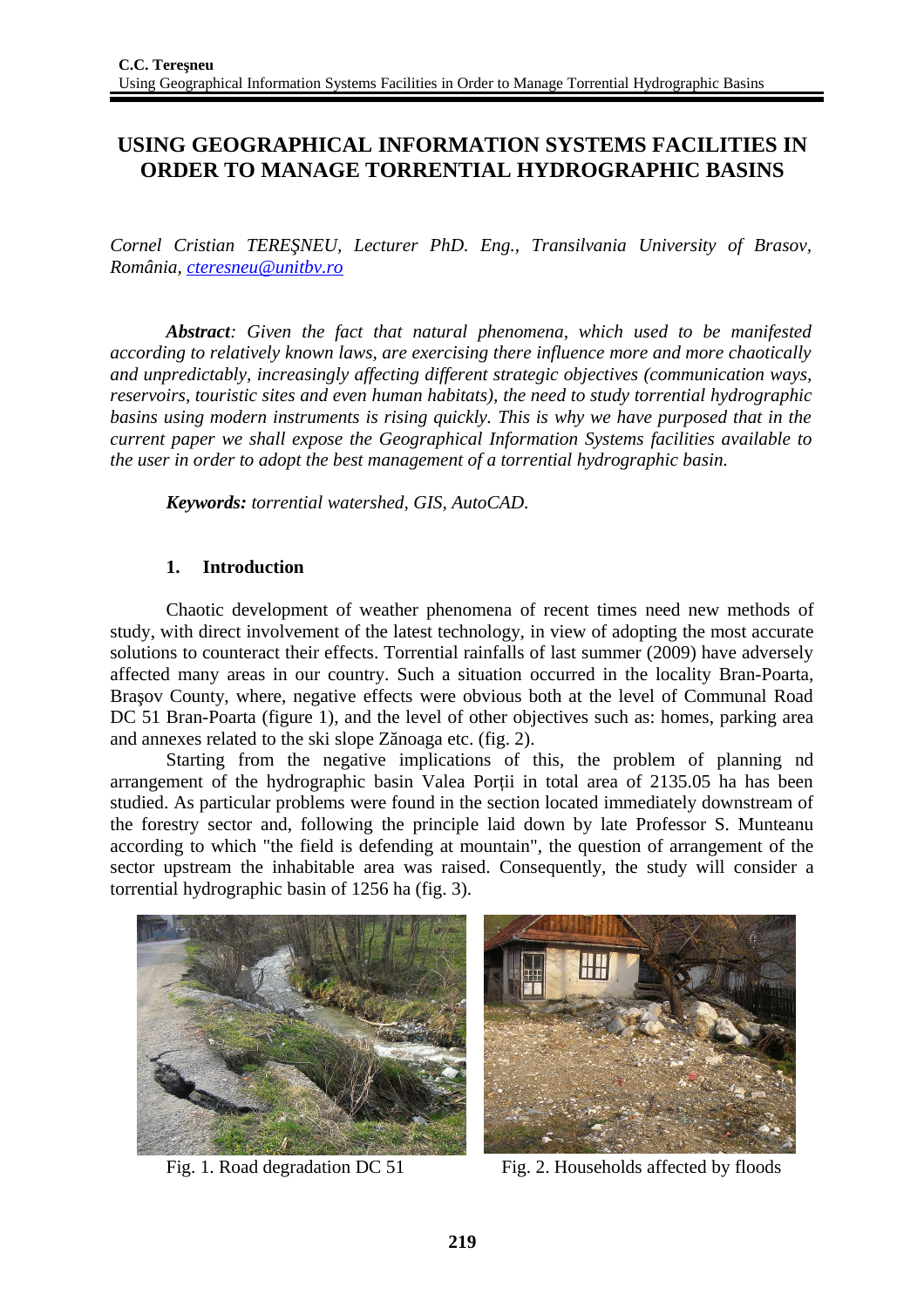

Fig. 3. Hydrographic basin examined

# **2. GIS facilities in planning torrential hydrographic basins**

### **2.1. Using AutoCAD to determine the elements of basin and hydrographic network morphometry**

### **A. Morphometrycal elements of watershed**

- a. *The surface* was calculated by utilization of function *Terrain Terrain Model Explorer* – *Create Surface*, that creates automatically the *NamelayerSRF-BDR* layer and it specifies the value of surface in area *Extended Surface Statistics*. The founded value is F=12564950.667 m<sup>2</sup>≈1256 hectares;
- b. *The perimeter* results automatically in AutoCAD, the numbers of the both characteristics appearing together. In this case,  $P_b=14052.997\approx 14$  km;
- c. *The mean length of watershed* was computed with the known formula: 2

$$
\overline{L}_b = \frac{P_b}{4} + \sqrt{\frac{P_b^2}{4} - F} = 1316.939 \approx 1.3 \text{km} \,. \tag{1}
$$

d. *The shape of watershed* was studied using the next coefficients:

• Gravelius coefficient: 
$$
Gr \cong 0,282 \cdot \frac{P_b}{\sqrt{F}} = 1.12
$$
 ; (2)

• Ratio of circularity: 
$$
RC = 12,566 \cdot \frac{F}{P_b^2} = 0.80
$$
 ; (3)

These results indicate that the studied watershed is slightly elongated.

e. **The minimum, maximum and mean altitude.** Minimum  $(H_{min})$  and maximum  $(H<sub>max</sub>)$  altitude haven't important signification regarding hydrology. Their identification is very easy, either consulting of database for the elaborated project or using *Inquiry – Surface Elevation* fuction. On the situation of studied watershed, the next values were computed:

$$
H_{\min} = 914.50m; H_{\max} = 2260.80m; H_{\text{med}} = \frac{H_{\min} + H_{\max}}{2} = 1587.65m;
$$

(4)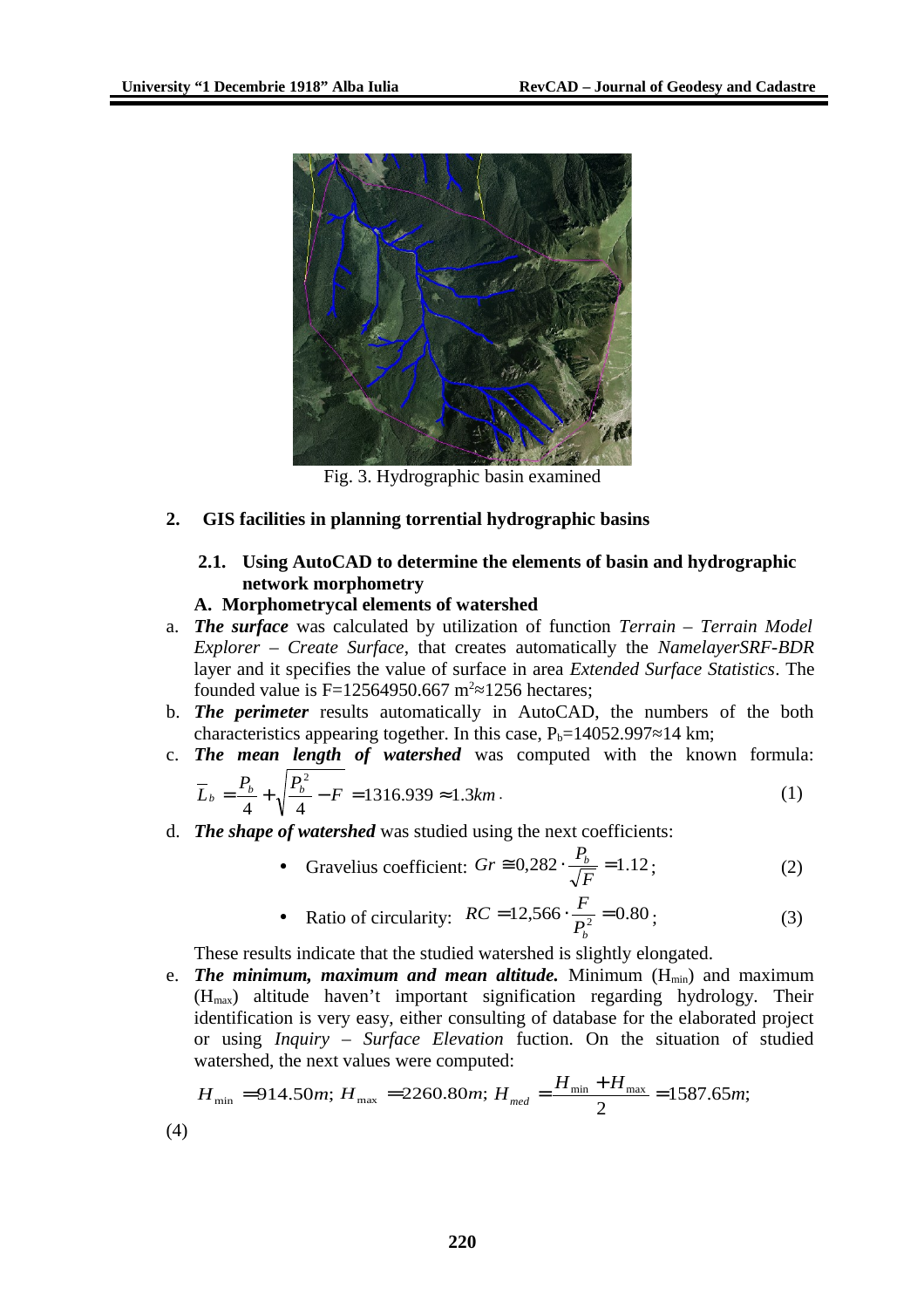$$
H_{med} = \frac{\sum_{n=1}^{n+1} F_{i,i+1} \times \frac{H_i + H_{i+1}}{2}}{F} = 1255.30m
$$

(5)

f. *The height of watershed*. In accordance to each situation, either maximum height or mean height of the watershed can be computed (Clinciu and Lazăr, 1999). The values of studied watershed are as follows:

$$
R_{\text{max}} = H_{\text{max}} - H_{\text{min}} = 1346.30m ;
$$
  
(6)  

$$
R_{\text{med}} = H_{\text{med}} - H_{\text{min}} = 673.15m ;
$$
 (7)

 $R_{med} = H_{med} - H_{min} = 340.80m$ ; (8)

- g. *The slope of watershed* can result using AutoCAD in two ways:
	- by achievement of network with vertical and horizontal lines using *Array* function, overlapping with digital model of land. In the knots of network, the values of slopes result resorting to *Label Slope (Terrain – Surface Utilities)* function*.* With this values, the mean slope of the watershed can be calculated ( $I_{med} = 40.82\%$ );
	- by recourse to *Create Surface (Terrain Terrain Model Explorer)* function*,* in the area *Extended Surface Statistics* the mean value of slope results too ( $I_{med} = 41.65\%$ ).
- h. *The length of mountainsides from watershed.* Usually, the length of a mountainside can be computed with AutoCAD in a few ways:
	- in the case of 2D system, the length of a mountainside results using a polyline (with actively perpendicular mode in *OSNAP*), to draw the line of the highest slope beetwen one point from thalweg to the chosen point from topographical line of the analyzed mountainside;
	- in the case of TIN model, *Slope Arrows... (Terrain Surface Display►)* function is used to indicate the general orientation of trickling from watershed. By their analyze, the line of the length for each mountainside can be discovered.

The mean length of mountinsides from watershed was calculated with the next expression:

$$
\overline{L}_v = 5.5 \frac{F}{L_r} = 280 m \tag{9}
$$

In this case, to determine the length of the hydrographic network an *AutoLisp* sequence has been developed which automated this calculation. This sequence relied on calling the function *Inquiry – Continuous Distance* and *'cal*. To automate this process of measuring the hydrographic network and, at the same time, to label each bed segment with a value corresponding to its length, when creating the basic hydrographic basin the order corresponding to each segment must be taken into account. Thus, for development and proper functioning of *AutoLisp* sequence the following actions will be made: indicating how hydrographic network runs (upstream to downstream, so from  $1<sup>st</sup>$  order segments towards higher order ones), calling function *Inquiry – Continuous Distance, OSNAP Midpoint* mode for labeling bed segment in the middle with values corresponding to the hydrographic order and its length, specifying the next bed segment, at each network node making an interrogation of the order of segments that intersect and labeling the following segment as follows: if the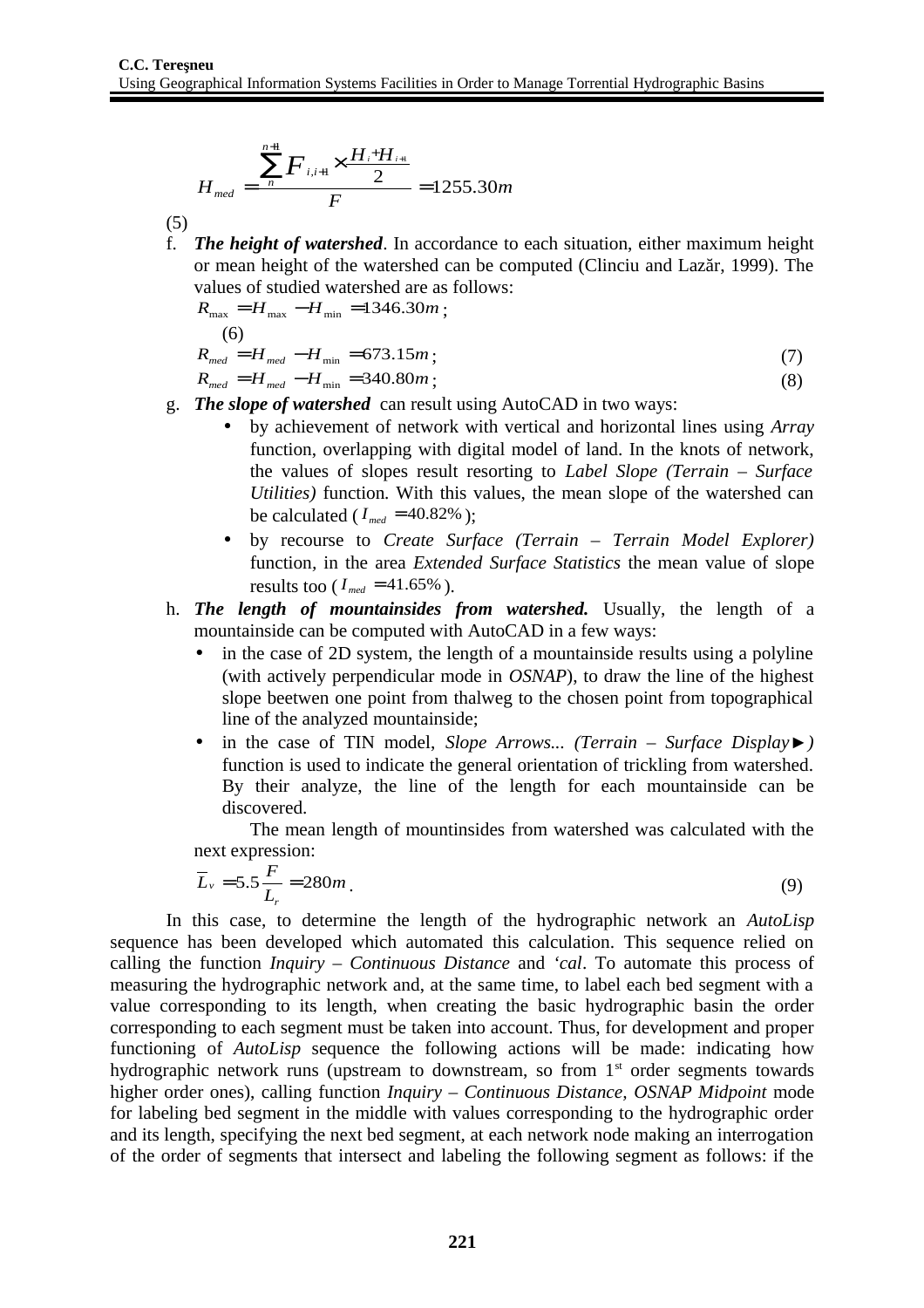order of intersected segments is identical, the next segment will have the order higher by one unit; if the intersected segments order is different, the highest order will be kept (fig. 4).



Fig. 4. Automated labeling of hydrographic network

### **B. Morphometrycal elements of the hydrographyc network**

- a. *The hydrographyc rank*. In concordance with Strahler system, the torrential watershed contains sectors with I, II, III and IV ranks.
- b. *The length of riverbed.* This parameter can result in AutoCAD using *Inquiry – Continuous Distance* function*.* The function achieves a labeler of the measured element with corresponding distance also, for case.

$$
L_{ar} = \frac{L_a}{\cos \alpha} = 8134.82m = 8.13km
$$
\n(10)

c. *The mean slope of the main riverbed*. In the classical mode this parameter results such as a fraction between the level difference of extreme points and horizontal length of the riverbed:  $I_a = \frac{H_{am} - H_{av}}{I} = 0.23$  $a = \frac{H_{am} - H_{av}}{L_a}$  $I_a = \frac{H_{am} - H_{av}}{I} = 0.23$   $\rightarrow$   $I_a = 23\%$   $\rightarrow$   $I_a = 13^08'$ . The

*a* values  $H_{am}$ =2247.45m and  $H_{av}$ =914.50m were computed using *Inquiry – Surface Elevation* function.

#### **2.2. Estimation of the maximum flow capacity of high-water**

In situations of torrential watersheds from Romania, the forecast of the maximum flow capacity of high-water is accomplished by indirect methods. That are methods based on the rain which is the source of high-water and the elements of watershed that can influence the formation and propagation process of high-water (Clinciu and Lazăr, 1999).

Even there are many methods to compute the maximum flow capacity of high-water, in this paper we used only two of them:

a. *The rational method*, that utilizes the follow expression (Munteanu et al, 1979):

$$
Q_{\text{max1\%}} = 0.167 \cdot c \cdot i_{1\%} \cdot F \tag{11}
$$
\nwhere:

c is the mean coefficient of trickling in the watershed;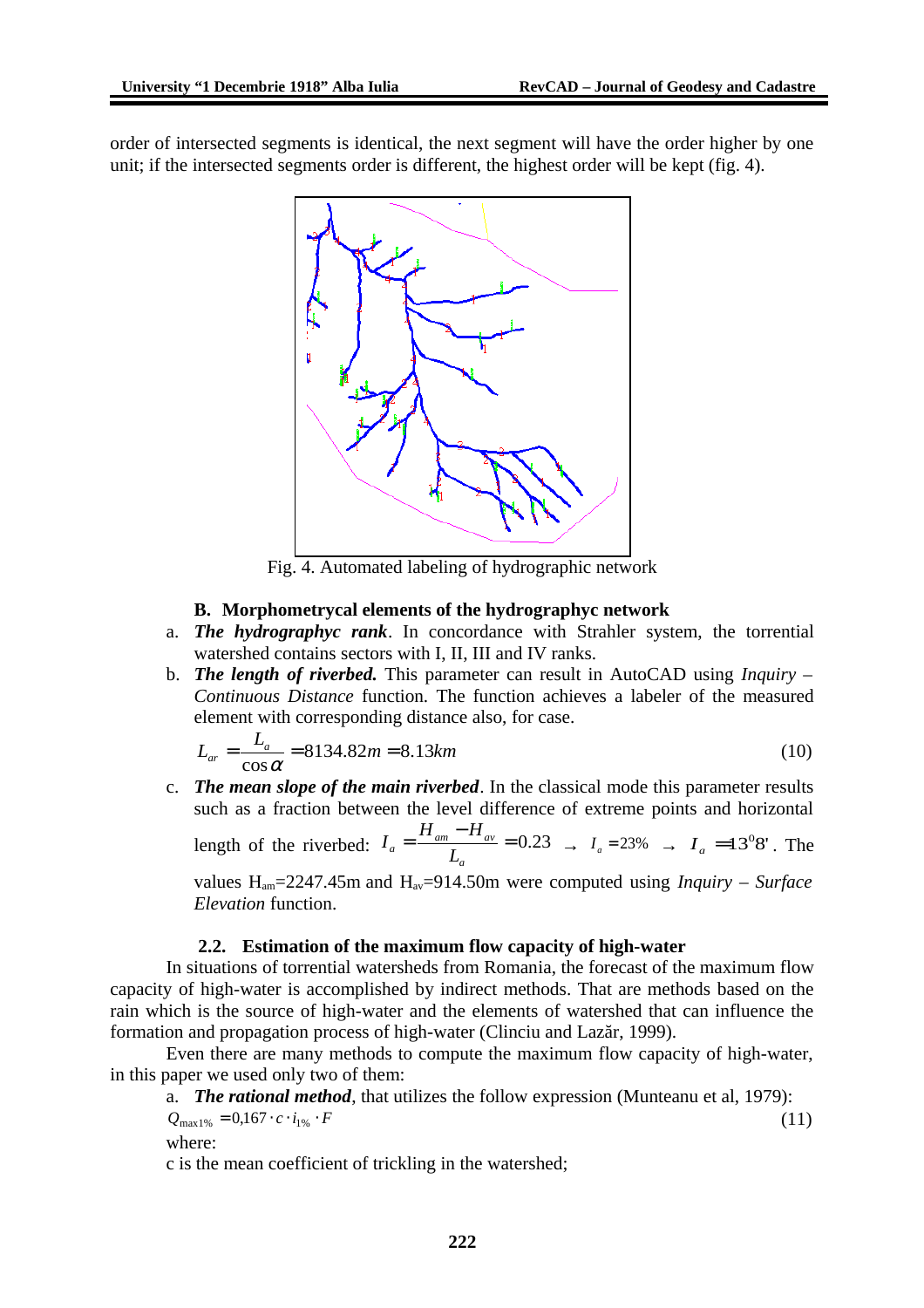$i_{1\%}(mm/min)$  - the mean intensity of rain used in estimation with 1% probability, having an equal duration with the concentration time of trickling in the watershed;

F(hectare) – the area of watershed.

First, the concentration time of trickling was calculated. The *Hidrology (Hidrology - Runoff► - Time of Concentration (Tc)...)* module was utilized for this, finding in this way  $T_c$  =31min. The mean intensity of rain required in estimation was computed further on, using the concentration time of trickling  $(I = 1.62$ *mm*/min). Therefore, considering the precipitation generated by rain used in estimation and the hydrological category of land, the retention coefficient resulted  $(c_2)$ . After that, the infiltration coefficient  $(c_1)$  was found depending on mean intensity of rain used in estimation and the soil texture. Using the  $c<sub>z</sub>$  and  $c<sub>I</sub>$ values, the trickling coefficient for the watershed resulted  $(c=0.24)$ . In this way  $Q_{\text{max1\%}} = 81.58m^3 / s$  was computed.

b. **The method of hourly rain** is base on the follow formula:

$$
Q_{\text{max1\%}} = \frac{0.28 \cdot F \cdot c \cdot H_{60}}{(F+1)^n},\tag{12}
$$

where:

 $F(km<sup>2</sup>)$  is the area of torrential watershed;

c – mean coefficient of trickling, that is established for geographical regions from Romania (c=0.70);

 $H<sub>60</sub>(mm)$  – maximum hourly precipitation, in cases of climatic zones from Romania, at 1% probability  $(H_{60}=115$ mm);

 $n$  – exponent smaller than one, having districts in Romania ( $n=0.48$ ).

As result,  $Q_{\text{max1\%}} = 81.00 m^3 / s$ .

#### **2.3. Forecast of silt transport**

To develop solutions for torrential hydrographic basin planning is necessary both the forecast of annual average silt transport and the prediction of silt transport from a single downpour.

#### *A. Transportation of silt in a downpour*

For indicative assessment of this transportation, the design normative recommends applying a relationship obtained by simplifying Herheulitze formula:

$$
W^{\,p_{\delta q}} = 50 \cdot b \cdot F \cdot (P - Z - I),\tag{13}
$$

where:

 $W_{a}^{p\%}$  is the volume of silt transported during rain with probability p%;

b – dimensionless coefficient that takes values according to the general slope of the main riverbed and the percentage occupied by excessively degraded lands from the total area of the basin;

 $P(mm)$  – height of the layer of precipitations caused by rain with probability  $p\%$ ;

Z(mm) – height of the layer of precipitation retained by vegetation and micro depressions;

I(mm) – height of the layer of precipitation infiltrated into the soil, at duration of calculation rain;

 $F(km^2)$  – basin area.

A version of the above relation was applied which is based on the average flowing coefficient per basin. Thus, for reference probability  $p=1\%$ , the silt transport generated by downpour will be: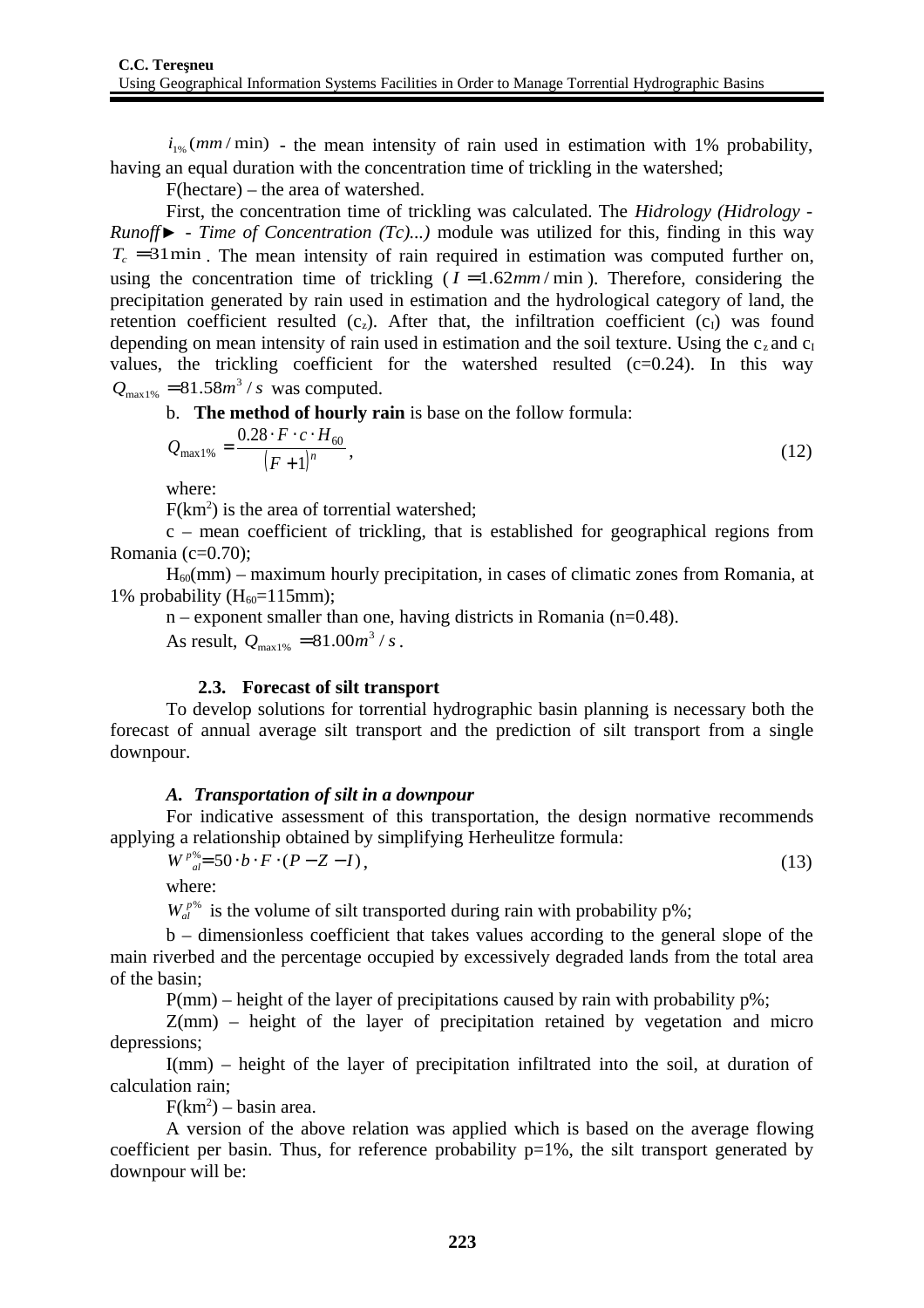$W_{al}^{1\%} = 50 \cdot b \cdot c \cdot F \cdot H_{1\%},$  (14)

where:

 $H_{1\%}(mm)$  is the height of the total calculation rain;

c – average flowing coefficient per basin;

To determine the coefficient b, as excessively degraded lands have been considered on the hydrographic network and has been taken into account the total length of the network and the width of riverbeds as per orders.

Passing from reference probability ( $p=1\%$ ) to the probability of verification ( $p=0.5\%$ ) was determined by correction coefficient  $K_{0.5\%}$  established within the maximum high flood flow.

Therefore, the amount of silts that could be triggered in a downpour whose exceedance probability p=0.5% will be:

 $W_{al}^{0.5\%} = K_{0.5\%} \cdot W_{al}^{1\%} = 3435.8 m^3 / year$ . (15)

#### *B. Annual average silt transport*

In practical applications of torrents planning in Romania, for the annual average transport of silt was accredited the method proposed by R. Gaşpar and A. Apostol (Clinciu & Lazăr, 1999), method that has been designed for the specific of torrential basins of our country. It is based on the relation:

$$
W_a = W_{av} + W_{aa}, \tag{16}
$$

where:

 $W_{av}(m^3 / an)$  is the average annual volume of silt resulted from slopes' erosion;

 $W_{aa}$   $(m^3 / an)$  - average annual volume of silt resulted from riverbed erosion.

#### *a. Transport from slopes*

The aforementioned authors recommend the following relation:

$$
W_{av} = a \cdot b \cdot \sqrt{I_v} \cdot \sum (F_i \cdot q_{li}), \qquad (17)
$$

Where:

a is a dimensionless coefficient, with values ranged from 0.7 to 2.2 depending on the average length of basin slopes;

b – dimensionless coefficient, of decreasing silt amount carried from slopes, if slopes consist of a sequence of terraces or the lower side is slightly sloped; in such conditions local alluvial sedimentation and consolidation is possible. For this coefficient are adopted values between 0.5-1.0;

*v I* - average slope of the basin sides;

 $q_{li}$  - specific index of erosion in surface ( $m^3 / an \cdot ha$ ) of a particular category of land in the basin;

*Fi* surface (ha) of the land category concerned.

For determining the specific surface erosion index, GIS project has been used for the entire basin Valea Porții, making a new thematic map with categories and subcategories of land in the basin (fig. 5), this way the areas occupied by it could easily be determined. Two categories have been identified (forest and grasslands). 4 subcategories were demarcated in the forest category  $(1-B_2, 2-B_2, 3-C_1, 5-B_3)$ .

Given that a=2.17, b=0.93,  $\sum (F_i \cdot q_i) = 6948.7$ , results that  $W_{av} = 3127 m^3 / an$ .

### *b. Network transportation*

In assessing the average annual volume of silt from riverbed erosion, indicative results are obtained by applying the relation: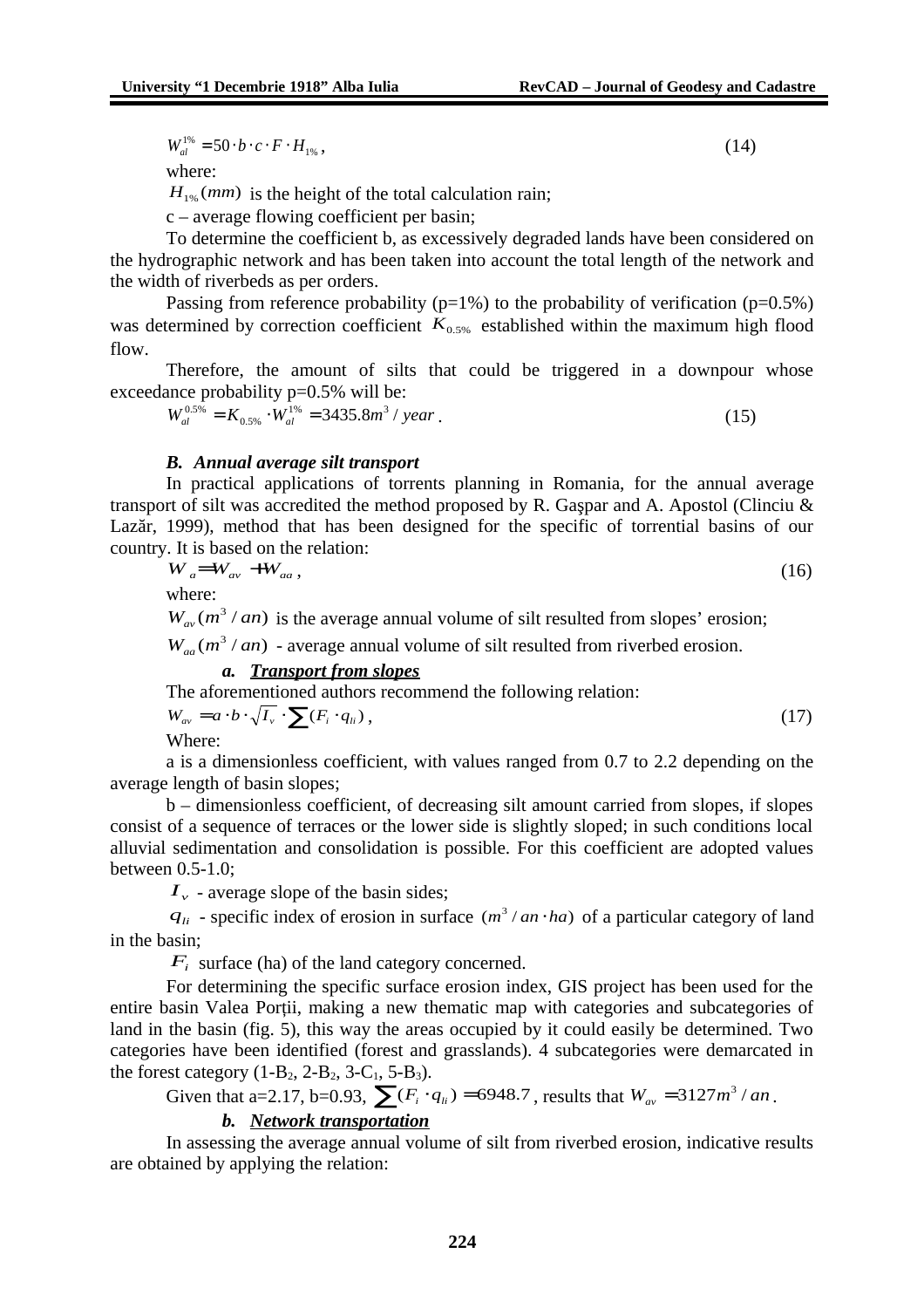$$
W_{aa} = b \cdot \sum \left( L_i \cdot q_{li} \cdot \sqrt{\frac{i_a}{i}} \right),\tag{18}
$$

where:

b is a dimensionless coefficient for reduction of silt volume driven from riverbeds as a result of storage of a part of this silt volume over time; values ranged between 0.5-1.0 are adopted;

 $L<sub>i</sub>$  – the length in km of sectors in the hydrographic network, mainly, in unconsolidated alluvial deposits that can be easily eroded (excluding portions of erosion resistant riverbeds);

 $q_{li}$  - depth erosion specific index ( $m^3 / an \cdot km$ ) on riverbed sector of length L<sub>i</sub>;

 $i_a$  – the average bed slope on length sector  $L_i$ ;

i – the "standard" value of slopes of a certain width, considered to determine values of erosion indices q<sub>li</sub>.

Considering at a first stage that the whole hydrographic network provides silt, value  $W_{aa}^{100\%}$  = 7364.6*m*<sup>3</sup> / *an* /year will be determined. The result thus obtained has been corrected by a subunit coefficient of silt influx  $(c_a)$ , coefficient which approximated the basin network participation in generating annual average silt transport. For this coefficient is recommended the relation *F*  $c_a = \frac{F_{E3} + F_{E4}}{F}$  (19), where F (ha) represents the basin surface, and F<sub>E3</sub> and F<sub>E4</sub>

represent areas occupied in the basin by erosion lands of 3 and 4 degree.

 $\text{So, } W_{aa} = c_a \cdot W_{aa}^{100\%} = 5523.4m^3 / an$ . (20)



Fig. 5. Thematic map with basin erosion categories

# *C. Alluvial volume in channel fill*

The design of retention capacity in the basin requires direct knowledge of the volume of silt that can be stored as channel fill. This volume comes both from the annual average transport of silt and from transportation of silt in a downpour.

# *a. Channel fill volume derived from annual average transportation*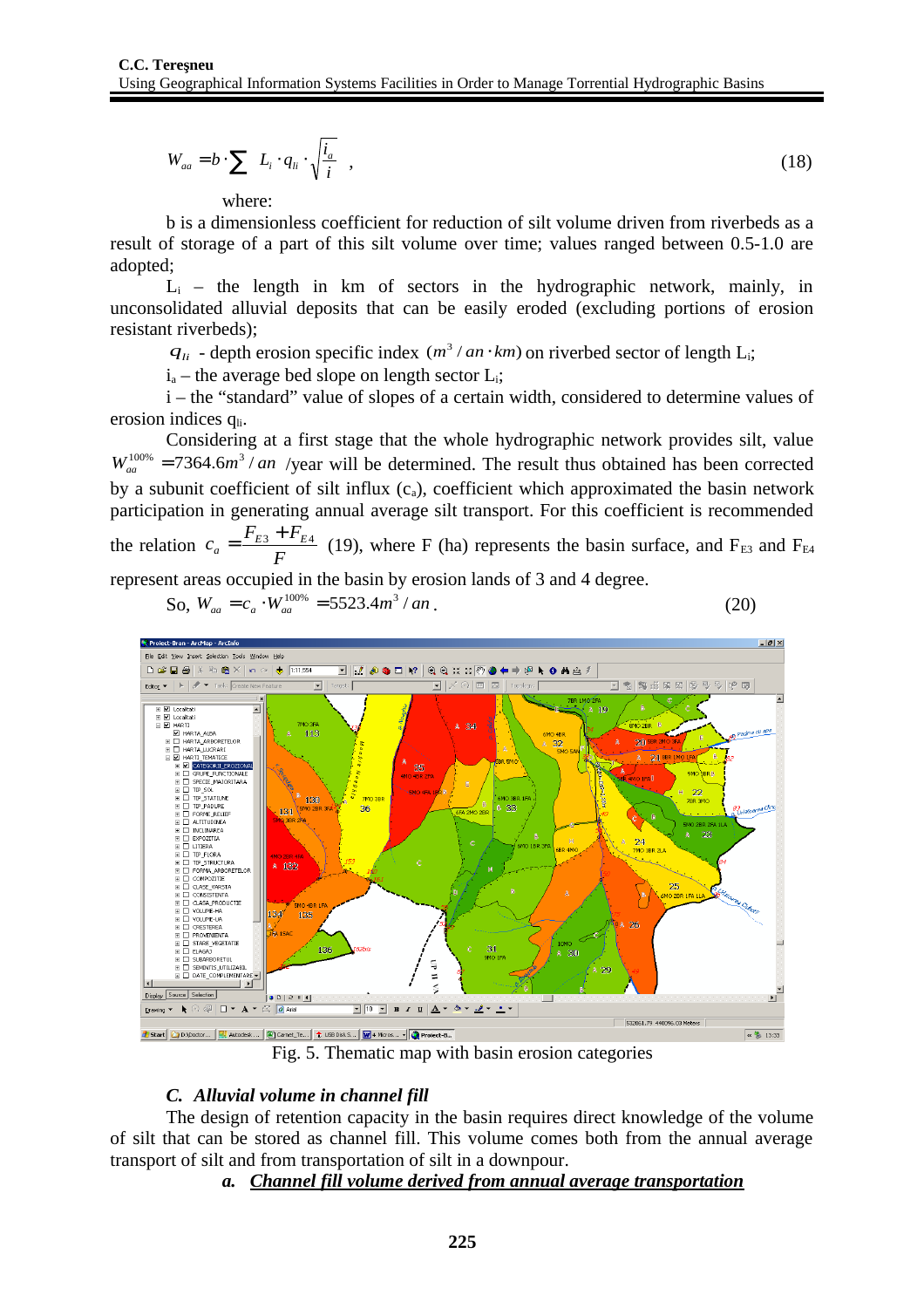For indicative estimation of silt volume that could form channel fills, R. Gaşpar & A. Apostol recommend riverbed slopes of at least 3% and elevation height of dams up to 6 m, and application of the formula:

$$
W_a^{\text{ater}} = A \cdot W_{av} + B \cdot W_{aa} = 4556.2m^3 / an \tag{21}
$$

Where:

 $W_{av}(m^3 / an)$  represents the annual average volume of silt from erosion of sides;

 $W_{aa}$   $(m^3 / an)$  - annual average volume of silt from erosion of riverbeds;

A and B – coefficients depending on the diameter of silt from erosion of slopes and river beds, respectively.

#### *b. Volume in channel fill from transport during downfall*

In case of downpours providing  $p=0.5%$ , the silt volume that can form channel fills can be assessed with a relation of the type:

$$
W_{0.5\%}^{ater} = \frac{W_a^{ater}}{W_a} \cdot W_{al}^{0.5\%} = 1794.3m^3.
$$
 (22)

#### **2.4. Adopting technical solutions**

Regarding adopting technical solutions were considered only aspects that can be GIS simulated.

#### *A. Planing period or new works*

It adopted  $N = 5$  years.

*B. Volume of silt able to form channel fills*

Is determined with the relation:  $W_{ater}^{5ani} = 5 \cdot W_{a}^{ater} + W_{0.5\%}^{ater} = 24575 m^3$ . (23)

#### *C. Probable slope of silt settlement in channel fill*

It is adopted in accordance with legislative recommendations, mainly taking into account the granulometric composition of deposits driven in high floods. It also takes into account that in this case, works will be located on the hydrographic network of IVth order, where deposits are predominantly composed of coarse gravels  $\pm$  boulders of 1-7 cm. Therefore the probable settlement slope of silt in channel fill will be 3%.

# *D. Retention capacity of a single dam. Number, height and location of dams*

- By using the extension *Civil Design* of *AutoCAD* has been made the longitudinal profile of the main riverbed downstream (fig. 6).
- Based on topographic measurements made on the first 2 km of the main riverbed and using HEC-RAS software, an average transversal profile was made.
- The retention capacity of a single dam was studied according to its useful height considered in the range 5.0-3.0.

Calculation of channel fill volume is based on the below relation:

$$
W_{at} = \frac{Y_M^2}{6(i_a - i_{at})} \left(3b + 2 \cdot \overline{m} \cdot Y_M\right) = 432m^3
$$
\n(24)

Where:

YM (m) is the useful height of transversal works;

 $b(m)$  – average width of the riverbed in the area where channel fill is formed;

m – slope coefficient (average) of the two riverbed sides;

ia – average slope of riverbed thalweg, where channel fill is formed;

iat – slope "for calculation" or design slope (average slope probable of silt settlement in channel fill).

*E. Number of dams*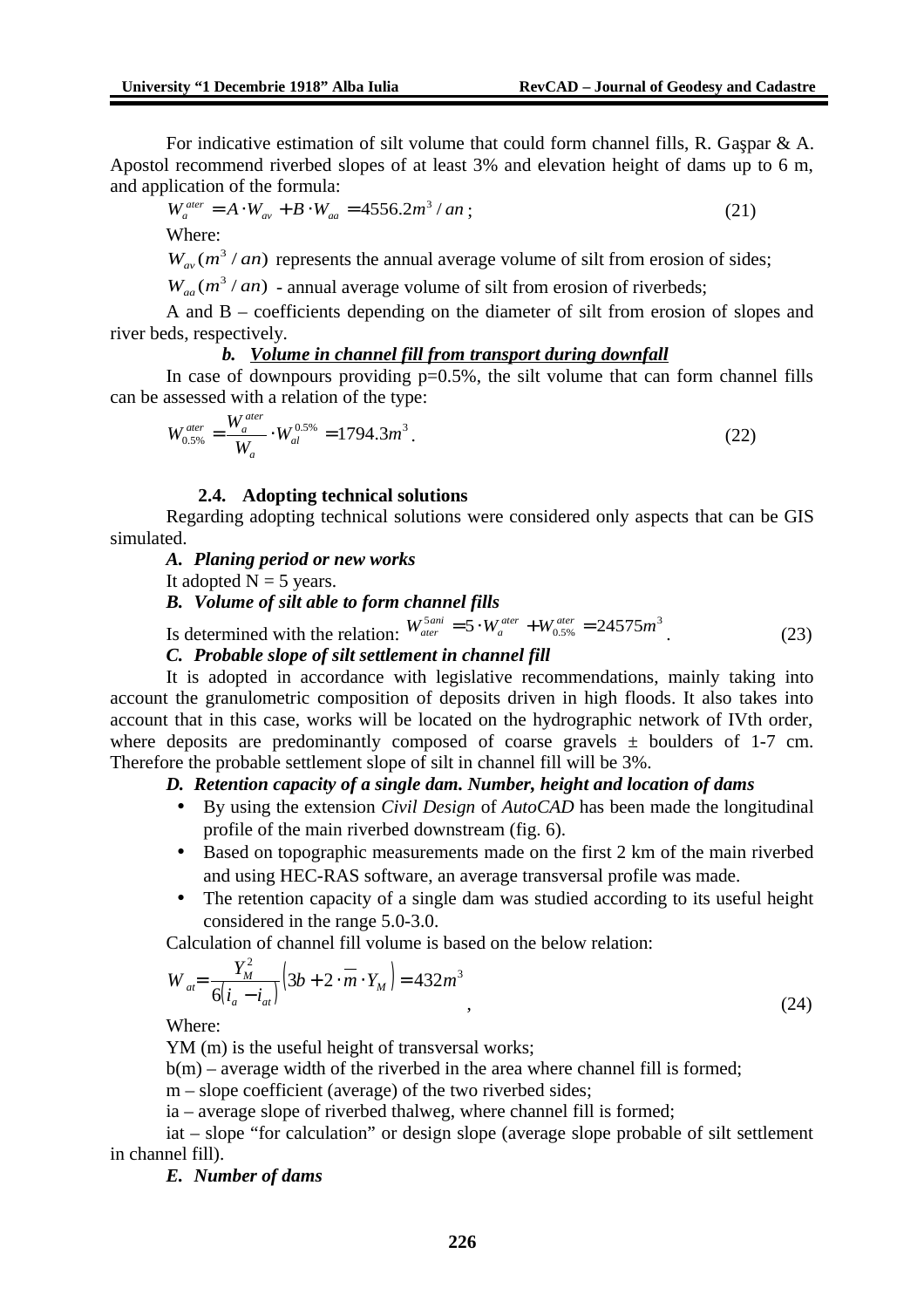It has been determined with the relation:  $N = \frac{W_{\text{ater}}}{M} = 35$ 5  $=\frac{V \cdot \text{ater}}{V \cdot L}$ *at ani ater W*  $N = \frac{W_{\text{ater}}^{\text{5ani}}}{M} = 35$ . (25)

*F. Dams' height* Was adopted  $Y_M$ =4.5m







In order to adopt technical solutions, it has been made an *AutoLisp* sequence involving the following aspects preliminary to execution: selects polyline designating the longitudinal riverbed profile, indicating the riverbed width (which is assumed to be constant), Stereographic 1970 projection coordinates of the first point of dam location, dam height, depth of its foundation, length of invert, volume of silt able to form channel fill  $(W_{ater}^{5ani})$ , design slope. This sequence will make: draw of the first dam at indicated point and its invert, stimulates complete filling with silts at design slope value, determination of filling surface by interrogation with function *Inquiry-Area* of the area bordered by dam wall, line of longitudinal profile and design slope, calling function *'cal* to determine the channel fill volume of the first dam (will take into account the riverbed width), continues drawing and calculation of channel fill volume until covering the previously indicated value. In this case, resulted a number of only 33 transversal works (dams), the difference from the previous value (N=35) being given by the fact that the longitudinal profile is not constant as slope (fig. 7).

#### **3. Conclusions**

Because of damages occurred to a large number of objectives of Bran-Poarta, Braşov County, after downpours in the summer of 2009, the question of stopping torrents formed in this area was put. Immediate defense method of the objective downstream was used, taking into account that: funds assigned to torrent planning actions are limited, torrential hydrographic basins planning is a difficult and time action that cannot be carried out in phases.

This paper has highlighted the possibilities that *AutoCAD* provide to the user in view of easy determination of basin morphometric parameters, the maximum liquid volume of high-flood, transportation of silt, as well as possibilities of *AutoLisp* programming that can